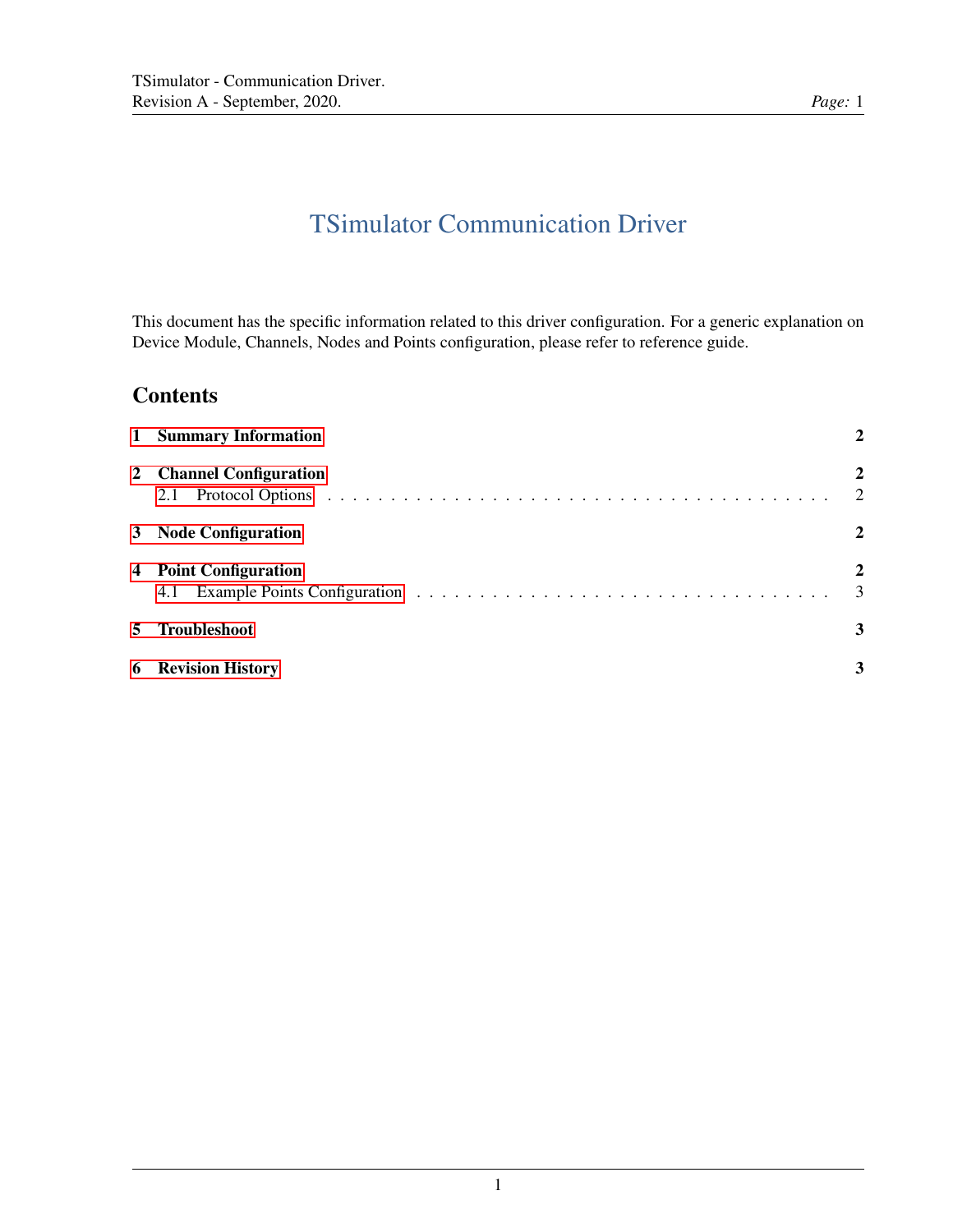# <span id="page-1-0"></span>1 Summary Information

Communication Driver Name: TSimulator - SCADA Random Values Current Version: 1.0.0.0 Implementation DLL: T.ProtocolDriver.TSimulator.dll

## <span id="page-1-1"></span>2 Channel Configuration

#### <span id="page-1-2"></span>2.1 Protocol Options

Not used in this driver.

#### <span id="page-1-3"></span>3 Node Configuration

Not used in this driver.

### <span id="page-1-4"></span>4 Point Configuration

The syntax for the TSimulator communication points is:  $\langle \text{Type}\rangle$ :  $\langle \text{Min}\rangle$ ;  $\langle \text{Max}\rangle$ 

| ┙ |                        |                                         |                 |             |                                         |
|---|------------------------|-----------------------------------------|-----------------|-------------|-----------------------------------------|
|   | SINE:0:100             |                                         |                 |             |                                         |
|   | <b>Type</b>            | <b>SINE</b><br>$\overline{\phantom{a}}$ | SINE:0:100      |             |                                         |
| L | Min; Max               | <b>BOOL</b><br><b>INTEGER</b>           |                 | <b>Type</b> | <b>SINE</b><br>$\overline{\phantom{a}}$ |
|   | <b>SIRING:</b>         | <b>FLOAT</b>                            |                 | Min; Max    | 0;100                                   |
|   | <b>STRING:</b>         | <b>STRING</b>                           | string:         |             |                                         |
|   | SINE:-200;-100         | RAMP<br><b>SINE</b>                     | <b>CTDIMIC.</b> |             |                                         |
|   | $\mathsf{CIME}$ 50.100 |                                         |                 |             |                                         |

*Address configuration example.*

Where:

Type: Represents the Simulation Type:

- BOOL;
- INTEGER;
- FLOAT;
- STRING;